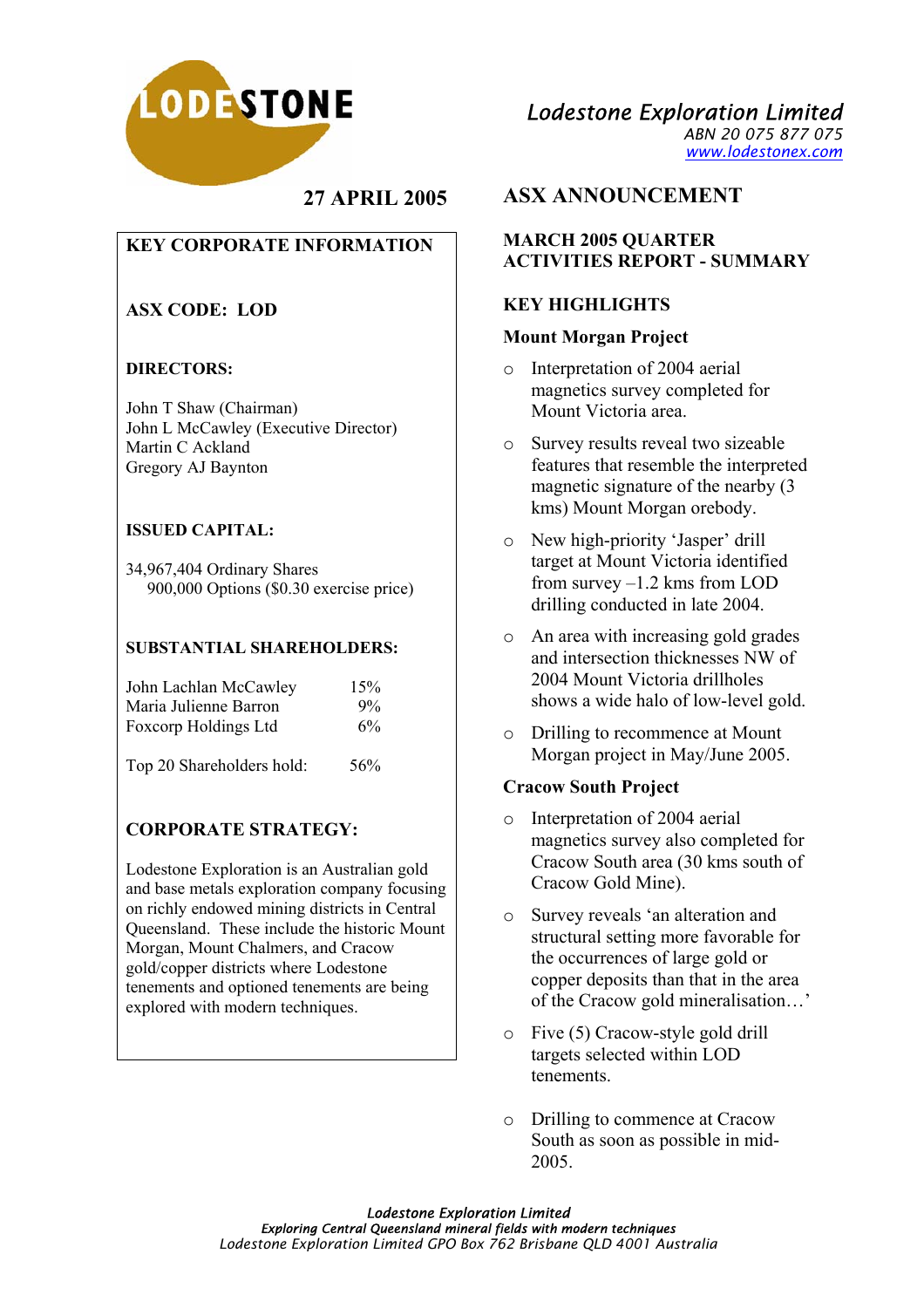

27 April 2005

The Manager Company Announcements Office Australian Stock Exchange Limited 10<sup>th</sup> Floor, 20 Bond Street **SYDNEY NSW 2000**

Dear Sir/Madam,

## **ACTIVITIES REPORT FOR QUARTER ENDED MARCH 31, 2005**

During the quarter ended March 31, 2005, Lodestone Exploration Limited (ASX:LOD) focused on its projects 3 kms west of Mount Morgan and 30 kms south of Cracow.

#### **Summary**:

- Interpretation of a detailed geophysical survey at Mount Morgan, flown in November 2004, has revealed two distinctive geophysical features that resemble the interpreted magnetic signature of the Mount Morgan orebody close to drilling conducted by Lodestone in late 2004. These two large features sit astride the interpreted 'Mount Morgan North East Structure' and are centred approximately 3 kms. south west of the former Mount Morgan mine site on optioned tenements. Drilling is planned for May and June 2005.
- Interpretation of data from a similar survey, also flown in November 2004, has confirmed and further defined five Cracow-style drill targets within Lodestone's wholly-owned Cracow South tenements. Drilling is expected to commence in July 2005.

Additional outlines of these and other activities and outcomes follow:-

**Mount Morgan Project: Mount Victoria-Mount Battery-Jasper** – This cluster of prospects on optioned tenements is 1,500-4,000 metres west of the former Mount Morgan mine site.

Geological, geochemical, geophysical and drill data collected in the December quarter was integrated and comprehensively assessed in the March quarter.

At Mount Victoria, where the company's November 2004 drilling program took place, results showed a clear trend for increasing gold grades and intersection thicknesses to the north west from Lodestone's drill holes. In concert with this trend is the increasing size of the halo of low-level gold surrounding the main intersections. Further infill and extensions to drilling will be carried out in this locality, based on results of the new aeromagnetic data (refer Figure 1) and related field work.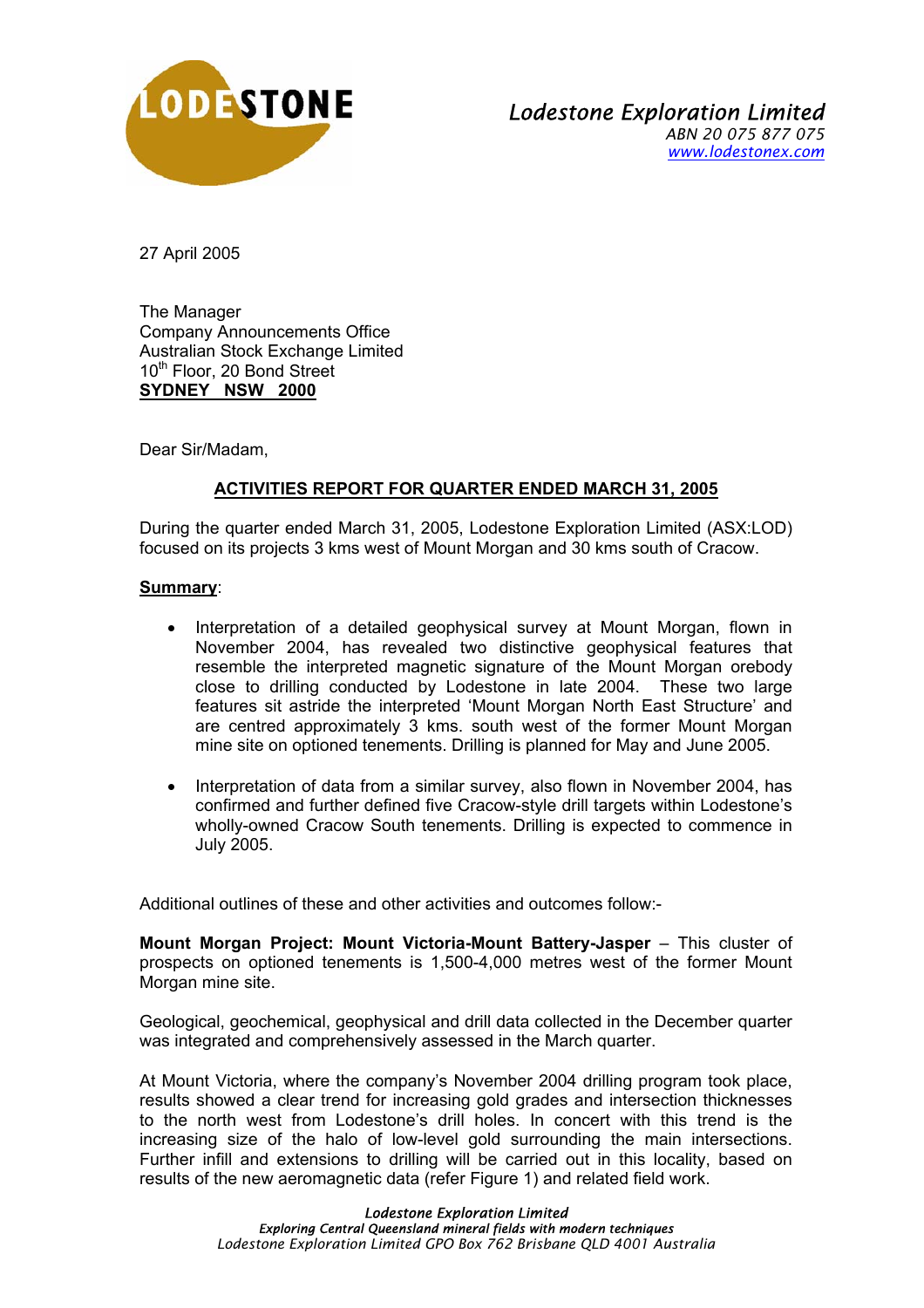

# Figure 1: Jasper / Mt Victoria / Mt Morgan Magnetics

The main features of interest that emerged from interpretation of the November 2004 detailed airborne magnetic survey include two distinctive structures, shown above, that resemble the interpreted magnetic signature of the Mount Morgan orebody.

The prospect newly labelled 'Jasper' is within the central magnetic high zone of one of these structures, and is inferred to be the likely source of gold in the historic Mount Victoria alluvial workings.

The 'Jasper Prospect' is centred some 1,200 metres west of Lodestone's Mount Victoria drill sites. Figure 2 attached, shows locations of Mount Victoria and Jasper.

'Jasper' has become Lodestone's highest priority, and field work to choose drill sites for a program scheduled for May and June is underway.

**Mount Morgan Mine Corridor** – A low level-high resolution aeromagnetic survey was flown in November by Perth-based UTS Geophysics Limited, www.uts.com.au. The survey centred on Mount Victoria, covered 60 sq kms and included the Midas and Morganite prospects 3 kms north of Mount Morgan, the former Mount Morgan mine site, and the historic Golden Gully alluvial workings 3 kms south west of Mount Victoria.

Assessment of data collected in the northern half of the survey area continues. This new data is being integrated with geological and geochemical data from 22 mostly shallow pre-1992 drill holes to choose sites for deeper drilling.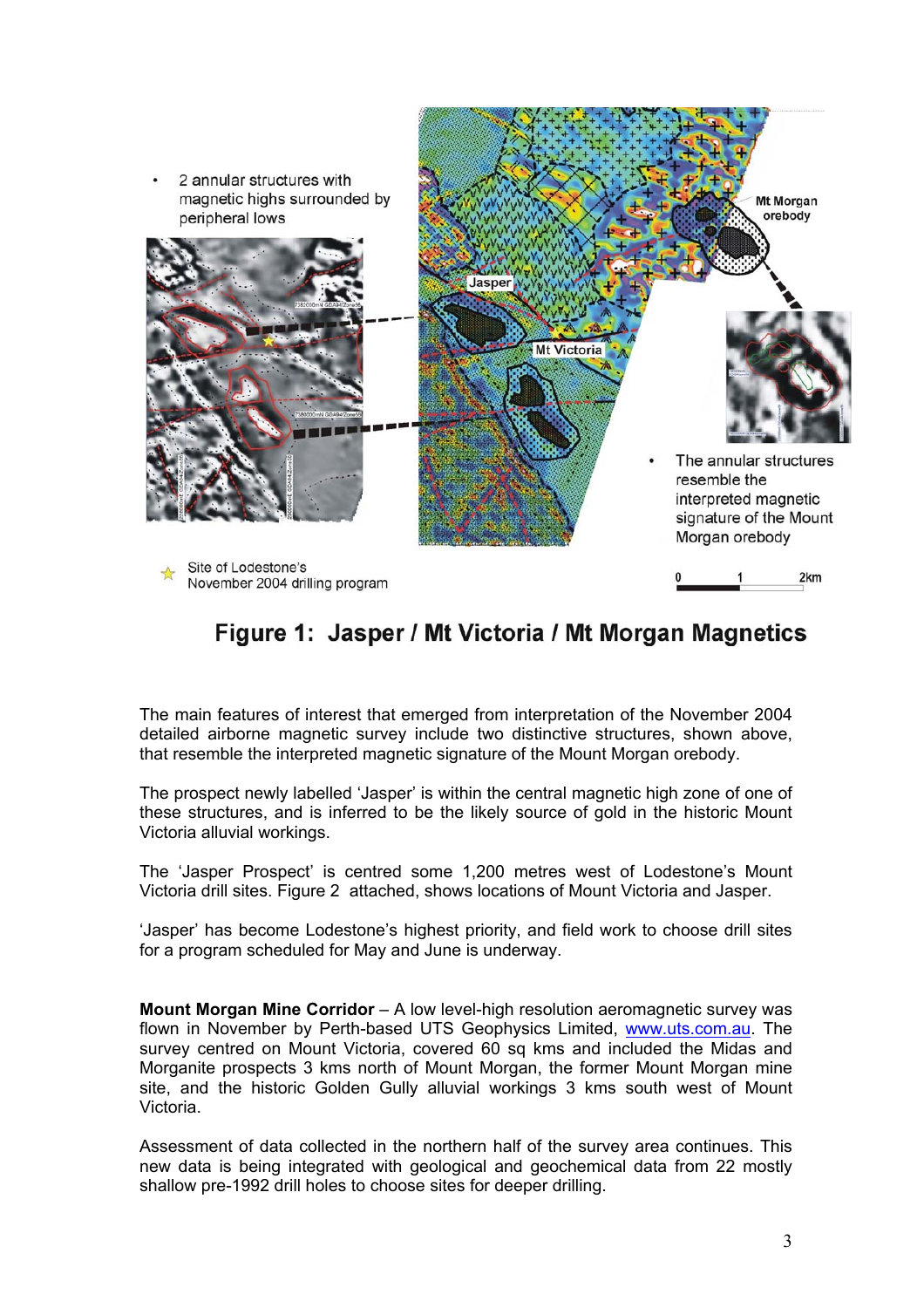

# **Figure 3: Cracow South Magnetics**

**Cracow South Project (100% Lodestone)** – This project is centred 30 kms south of Cracow. The target is high-grade epithermal gold mineralisation like that at the Sedimentary Holdings-Newcrest mine development nearby.

Detailed magnetic data was collected for Lodestone over eight specific areas of interest within Lodestone's Cracow South project in November, 2004.

Interpretation of this magnetic data is now complete and reveals "*an alteration and structural setting more favourable for the occurrences of large gold or copper deposits than that in the area of the Cracow gold mineralisation…..".* Five Cracow-style targets will be drilled as soon as possible in mid-2005.

**Potential Joint Ventures** – Talks that could lead to a major mining company farming into parts of Lodestone's Mount Morgan project were put 'on hold' by Lodestone pending interpretation of the high-resolution magnetics survey and recommendations from consulting geologists, and may resume shortly.

Field work on the Quadrio project, east of Rockhampton, will begin this month. Six drill holes totaling 1,200 metres are planned for July and August.

An offer to farm into the Cracow South project received by Lodestone in March, is being considered.

**Tenement Additions** – Lodestone has applied for an additional 46 sq kms centred 20 kms south of Cracow.

**Forward Programs** – Lodestone is planning drill programs for the Mount Victoria and Jasper prospects at Mount Morgan in May and June, 2005, and the Quadrio and Cracow South projects in July and August. Approximately 6,000 metres drilling on 17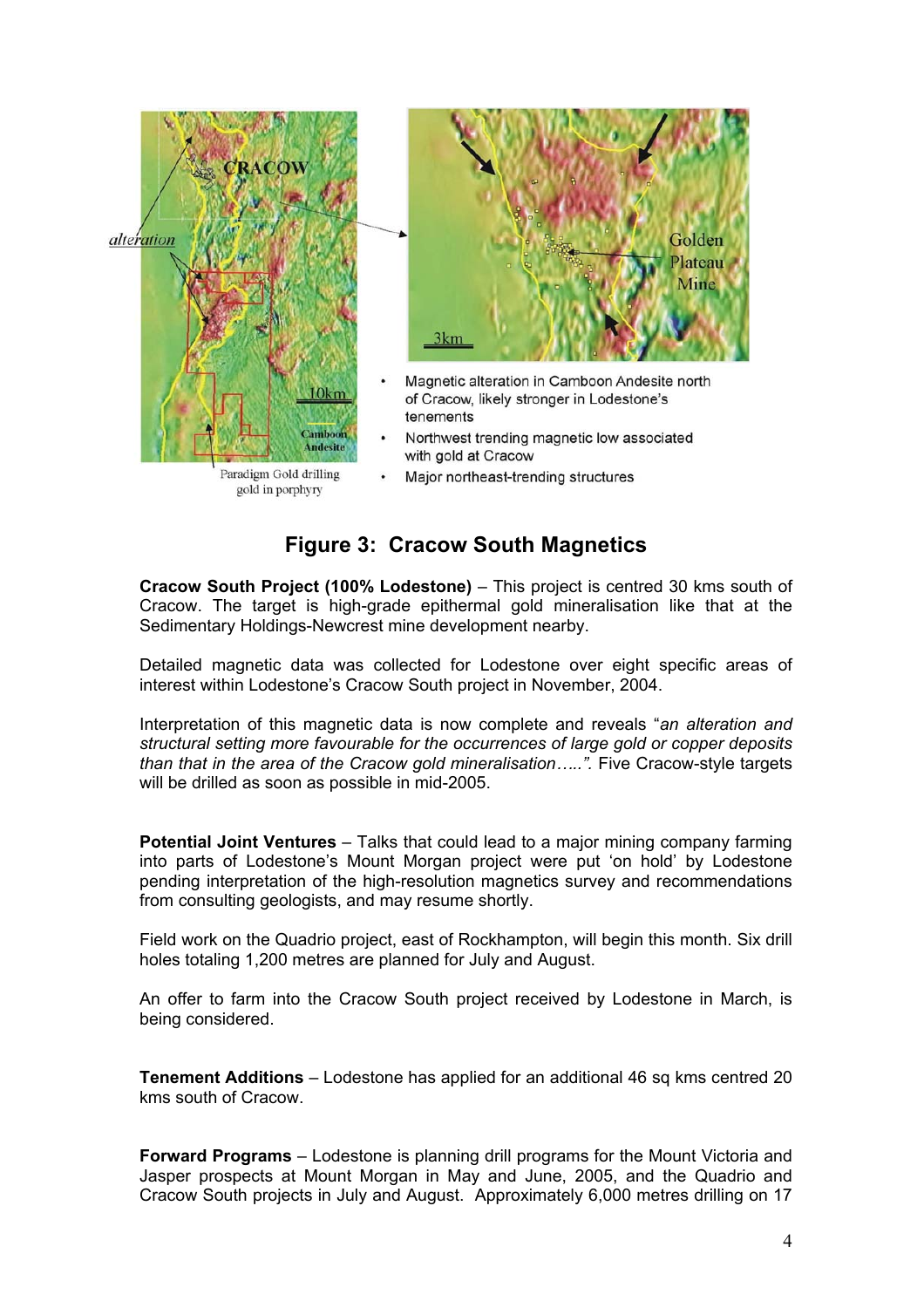targets is envisaged. These programs will be advanced by Lodestone, alone or in joint venture, depending on funding and the merits of any farm-in offer.

Yours faithfully,

John Mcawley

John McCawley Executive Director

**Information regarding exploration results contained in this report has been compiled by Mark Dugmore who is a "competent person" for the purposes of the Australian Stock Exchange Listing Rules. Mr. Dugmore is General Manager of Lodestone Exploration Limited and has consented in writing to the inclusion in this report of the matters based on the information in the form and context in which it appears.** 

**About Lodestone Exploration Limited (ASX:LOD)** – Lodestone is an Australian gold and base metals exploration company focusing on richly endowed mining districts in Central Queensland. These include the historic Mount Morgan, Mount Chalmers, and Cracow districts where Lodestone tenements and optioned tenements are being explored with modern techniques.